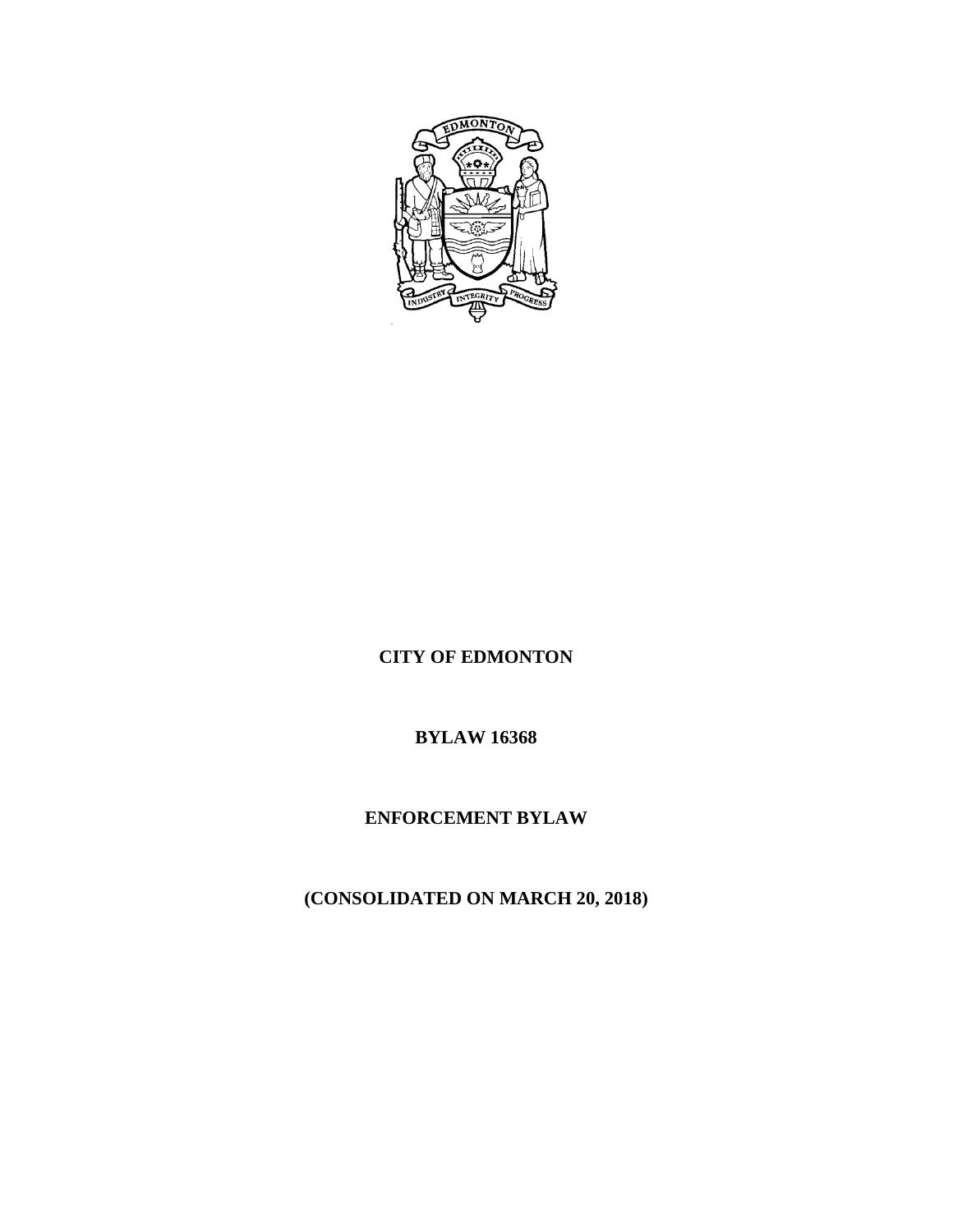## **THE CITY OF EDMONTON**

## **BYLAW 16368**

### **ENFORCEMENT BYLAW**

#### **Whereas** pursuant to:

Section 7(i) of the *Municipal Government Act*, RSA 2000, c M-26, a council may pass bylaws respecting the enforcement of bylaws;

Section 555 of the *Municipal Government Act*, a person who is appointed as a bylaw enforcement officer is, in the execution of those duties, responsible for the preservation and maintenance of the public peace;

Section 556 of the *Municipal Government Act*, a council must pass a bylaw specifying the powers and duties of bylaw enforcement officers and establishing disciplinary procedures for misuse of power, including penalties and an appeal process applicable to misuse of power by bylaw enforcement officers;

Part 13, division 4 of the *Municipal Government Act*, the municipality may carry out numerous enforcement powers and duties, which may be exercised by bylaw enforcement officers;

Section 1(k)(iv) of the *Provincial Offences Procedure Act*, RSA 2000, c P-34, a person who is employed or retained by a municipality and provided written authorization to issue violation tickets under that Act will be considered a "peace officer" for the purposes of that Act;

Sections 1(g)(ii) and 7 of the *Weed Control Act*, SA 2008, c W-5.1, council is the local authority for the purposes of that Act and the local authority must appoint inspectors to enforce and monitor compliance with this Act within the municipality;

Sections 1(g)(i) and 9 of the *Agricultural Pests Act*, RSA 2000, c A-8, council is the local authority for the purposes of that Act and the local authority may appoint inspectors to carry out that Act and the regulations; (Sec. 2 Bylaw 18289, March 20, 2018)

Edmonton City Council enacts:

#### **PART I - PURPOSE, DEFINITIONS AND INTERPRETATION**

| <b>PURPOSE</b> |     | The purposes of this bylaw are to:                                                 |  |
|----------------|-----|------------------------------------------------------------------------------------|--|
|                | (a) | prescribe the requirements for appointing by aw<br>enforcement officers;           |  |
|                | (b) | delegate enforcement related powers, duties, and functions<br>to the City Manager; |  |

(c) specify the powers, duties, and functions that may be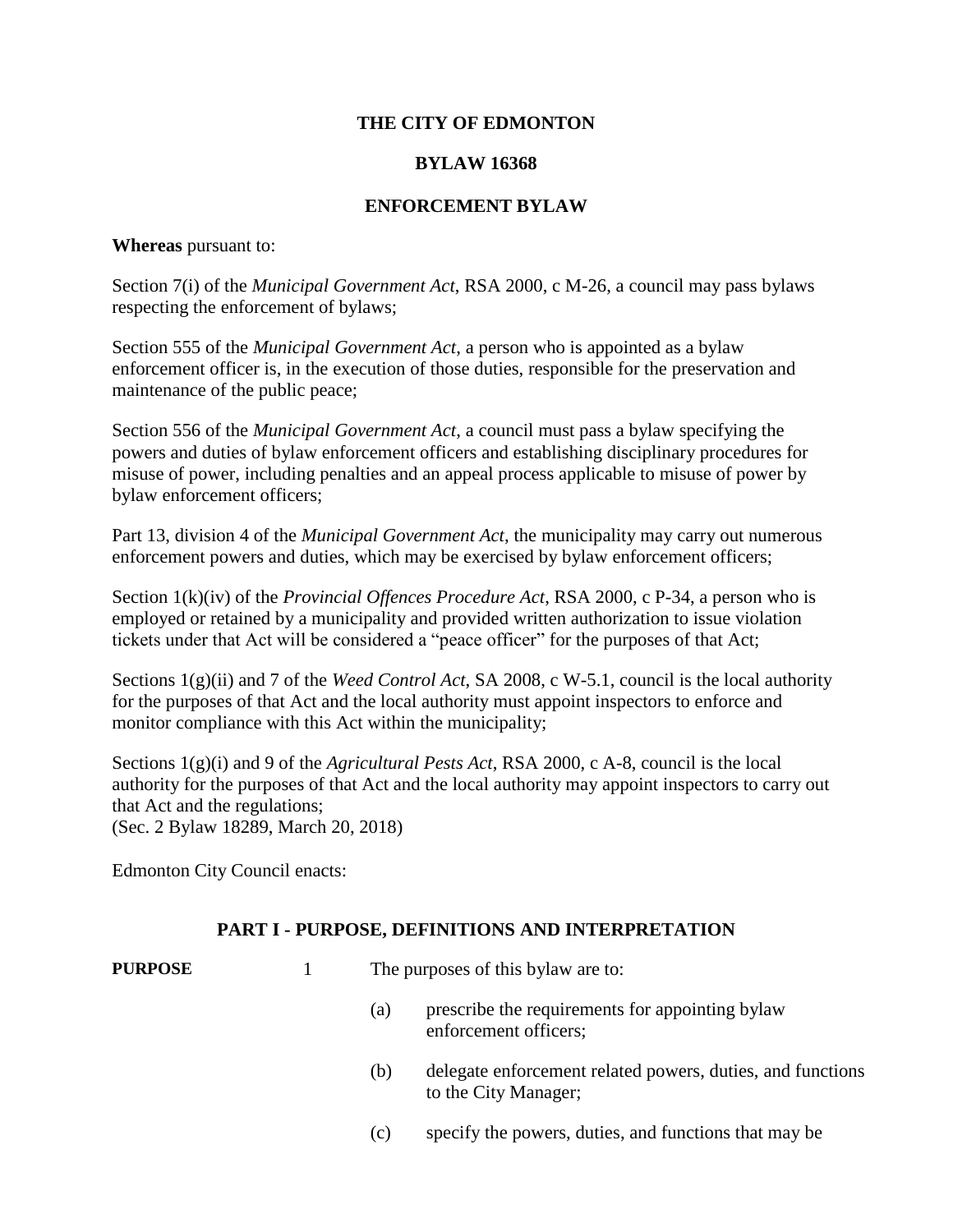delegated to bylaw enforcement officers

- (d) establish disciplinary procedures for misuse of power by bylaw enforcement officers; and
- (e) deal with other matters respecting the enforcement of bylaws and other enactments.

#### **DEFINITIONS** 2 In this bylaw, unless the context otherwise requires:

- (a) **"Agricultural Pests Act"** means the *Agricultural Pests Act*, RSA 2000, c A-8, and associated regulations, as amended;
- (a.1) **"bylaw enforcement officer"** means an individual appointed by the City Manager to carry out enforcement duties pursuant to this bylaw;
- (b) **"City"** means the City of Edmonton;
- (c) **"City Manager"** means the chief administrative officer of the City or delegate;
- (d) **"Municipal Government Act"** means the *Municipal Government Act*, RSA 2000, c M-26, as amended;
- (e) **"municipal tag"** means a form alleging an offence of a City bylaw allowing for voluntary payment of the prescribed fine;
- (f) **"Provincial Offences Procedure Act"** means the *Provincial Offences Procedure Act*, RSA 2000, c P-34, and associated regulations, as amended;
- (g) **"Trespass to Premises Act"** means the *Trespass to Premises Act*, RSA 2000, c T-7, as amended;
- (h) **"violation ticket"** has the same meaning as defined in the *Provincial Offences Procedure Act*;
- (i) **"Weed Control Act"** means the *Weed Control Act*, SA 2008, c W-5.1, and asociated regulations as amended.

(S.3,4,5, 6 Bylaw 18289, March 20, 2018)

**RULES FOR INTERPRETATION** 3 The marginal notes and headings in this bylaw are for reference purposes only.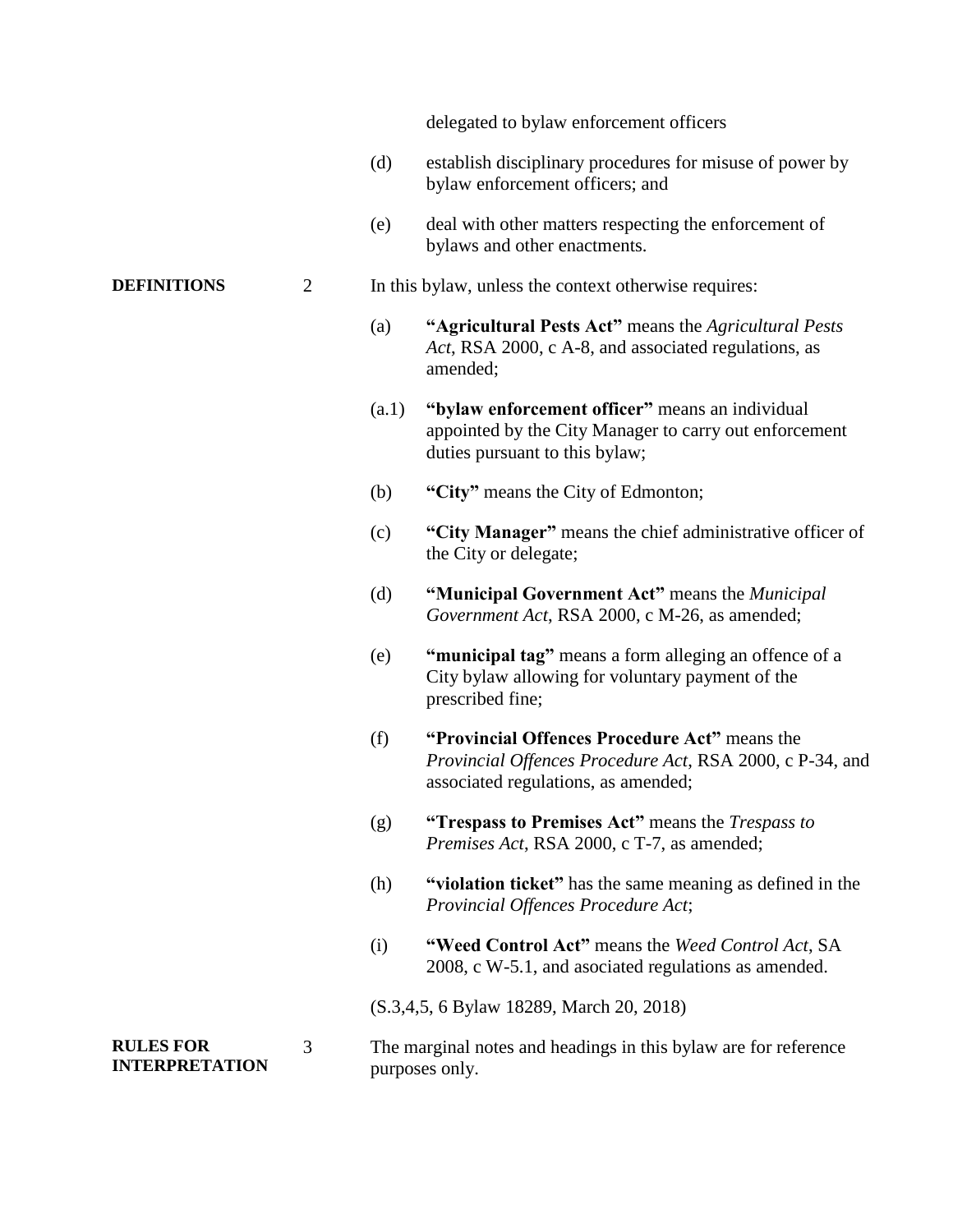#### **PART II - CITY MANAGER ROLE**

#### **POWERS, DUTIES, AND FUNCTIONS**

- 4 The City Manager may:
	- (a) appoint individuals as bylaw enforcement officers in accordance with this bylaw;
	- (b) revoke, suspend, or modify the appointments of bylaw enforcement officers in accordance with this bylaw;
	- (c) monitor and investigate complaints of misuse of power by bylaw enforcement officers;
	- (d) take whatever actions of measures are necessary to eliminate an emergency in accordance with section 551 of the *Municipal Government Act*;
	- (e) add any amounts owing to the City to a tax roll in accordance with the *Municipal Government Act* or another enactment;
	- (f) exercise all powers, duties, and functions of a local authority under the *Weed Control Act* or *Agricultural Pests Act*;
	- (g) grant written authorization to issue violation tickets under the *Provincial Offences Procedure Act*;
	- (h) authorize or require bylaw enforcement officers to carry out any powers, duties, or functions necessary to fulfill their responsibility for the preservation and maintenance of the public peace; and
	- (i) delegate any of the City Manager's powers, duties, or functions contained in this section to any employee of the City, including the option to further delegate those powers, duties, or functions.
	- (S. 7 Bylaw 18289, March 20, 2018)

### **PART III - BYLAW ENFORCEMENT OFFICERS**

| POWERS, DUTIES,      | In accordance with their appointment by the City Manager, bylaw |
|----------------------|-----------------------------------------------------------------|
| <b>AND FUNCTIONS</b> | enforcement officers may:                                       |
|                      |                                                                 |

- (a) issue municipal tags and/or violation tickets for offences under bylaws;
- (a.1) carry out any inspections to determine compliance with any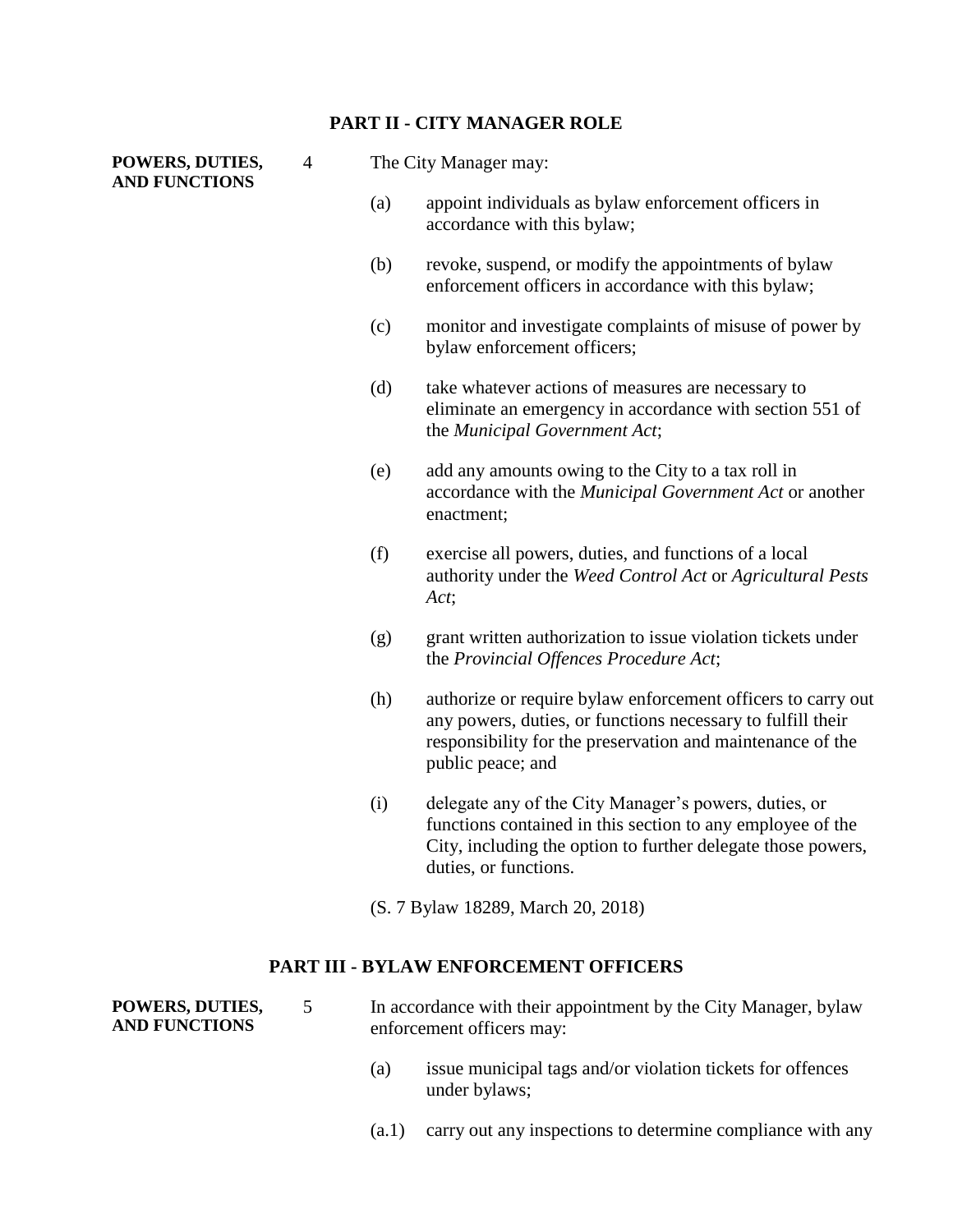bylaw or an enactment;

- (b) exercise all the powers, duties, and functions of a designated officer to conduct any inspections, remedies, or enforcement authorized or required by a bylaw or enactment in accordance with section 542 of the *Municipal Government Act*;
- (c) exercise all the powers, duties, and functions of a designated officer to issue written orders pursuant to section 545 and 546 of the *Municipal Government Act*;
- (d) take whatever actions or measures are necessary to remedy a contravention or prevent a re-occurrence of a contravention of the *Municipal Government Act*, an enactment that the City is authorized to enforce, or a bylaw in accordance with section 549 of the *Municipal Government Act*;
- (e) take whatever actions or measures are necessary to eliminate a danger to public safety caused by a structure, excavation, or hole or to deal with the unsightly condition of a property in accordance with section 550 of the *Municipal Government Act*;
- (e.1) exercise all the powers, duties, and functions of a development authority to issue written order pursuant to section 645 of the *Municipal Government Act;*
- (e.2) take whatever actions or measures are necessary to carry out an order issued pursuant to section 645 or 687 of the *Municipal Government Act;*
- (f) issue notices not to trespass under the *Trespass to Premises Act*;
- (g) exercise all the powers, duties, and functions of an inspector under the *Weed Control Act*;
- (g.1) exercice all the powers, duties, and functions of an inspector under the *Agricultural Pests Act*;
- (h) prepare and lay informations;
- (i) place an erasable chalk mark on the tread face of a tire of a parked or stopped vehicle.
- (j) certify City records as true copies of the original.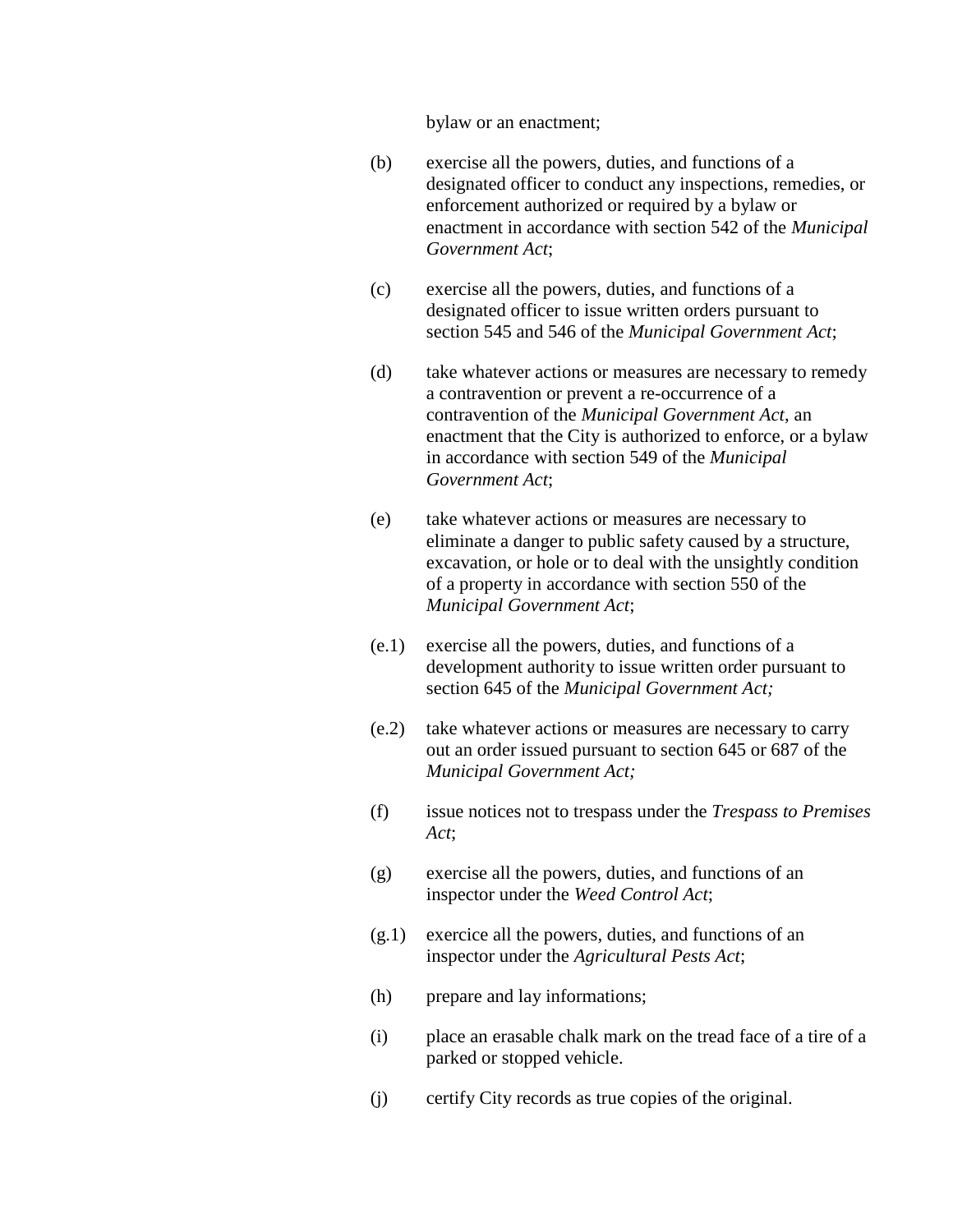|                                           |                  | (S. 59(2)-59(4), Bylaw 16620, June 28, 2016) (S. 8, 9 Bylaw<br>18289, March 20, 2018)                                                                                                                                                                                                                                                                      |  |
|-------------------------------------------|------------------|------------------------------------------------------------------------------------------------------------------------------------------------------------------------------------------------------------------------------------------------------------------------------------------------------------------------------------------------------------|--|
|                                           | 6                | The appointment of an individual as a bylaw enforcement officer<br>in accordance with this bylaw is deemed to be:                                                                                                                                                                                                                                          |  |
|                                           |                  | written authorization to issue violation tickets for offences<br>(a)<br>under bylaws specified in the appointment;                                                                                                                                                                                                                                         |  |
|                                           |                  | (b)<br>an appointment of the individual as an inspector under the<br>Weed Control Act or Agricultural Pests Act;                                                                                                                                                                                                                                           |  |
|                                           |                  | (S.10, Bylaw 18289, March 20, 2018)                                                                                                                                                                                                                                                                                                                        |  |
|                                           |                  | as the case may require.                                                                                                                                                                                                                                                                                                                                   |  |
| <b>APPOINTMENT</b><br><b>REQUIREMENTS</b> | $\boldsymbol{7}$ | To be eligible for appointment as a bylaw enforcement officer,<br>individuals must provide to the City Manager:                                                                                                                                                                                                                                            |  |
|                                           |                  | a recent criminal records check acceptable to the City<br>(a)<br>Manager;                                                                                                                                                                                                                                                                                  |  |
|                                           |                  | demonstrated commitment to good character;<br>(b)                                                                                                                                                                                                                                                                                                          |  |
|                                           |                  | proof of adequate training necessary for performing the<br>(c)<br>powers, duties, and functions of a bylaw enforcement<br>officer;                                                                                                                                                                                                                         |  |
|                                           |                  | (d)<br>any other requirements specified by the City Manager.                                                                                                                                                                                                                                                                                               |  |
| <b>APPOINTMENT</b><br><b>CONDITIONS</b>   | 8                | The City Manager may impose terms and conditions on a bylaw<br>enforcement officer appointment.                                                                                                                                                                                                                                                            |  |
| <b>OATH OF OFFICE</b>                     | 9                | Prior to commencing their duties, all bylaw enforcement officers<br>must take the official oath contained in Schedule A.                                                                                                                                                                                                                                   |  |
| <b>CONDUCT</b>                            | 10               | Bylaw enforcement officers are subject to the supervision of and<br>accountable to the City Manager and must comply with their<br>appointment and all City policies, directives, and procedures.                                                                                                                                                           |  |
| <b>REVIEW OF</b><br><b>APPOINTMENT</b>    | 11               | If, in the opinion of the City Manager based on reasonable<br>grounds, a bylaw enforcement officer has misused a power,<br>contravened their appointment or this bylaw, including any terms<br>or conditions, or acted contrary to the public interest, the City<br>Manager may suspend, revoke, or modify the bylaw enforcement<br>officer's appointment. |  |
|                                           | 12               | If an individual appointed as a bylaw enforcement officer is no<br>longer employed or retained by the City, or if the individual's role<br>is modified such that the individual no longer requires appointment                                                                                                                                             |  |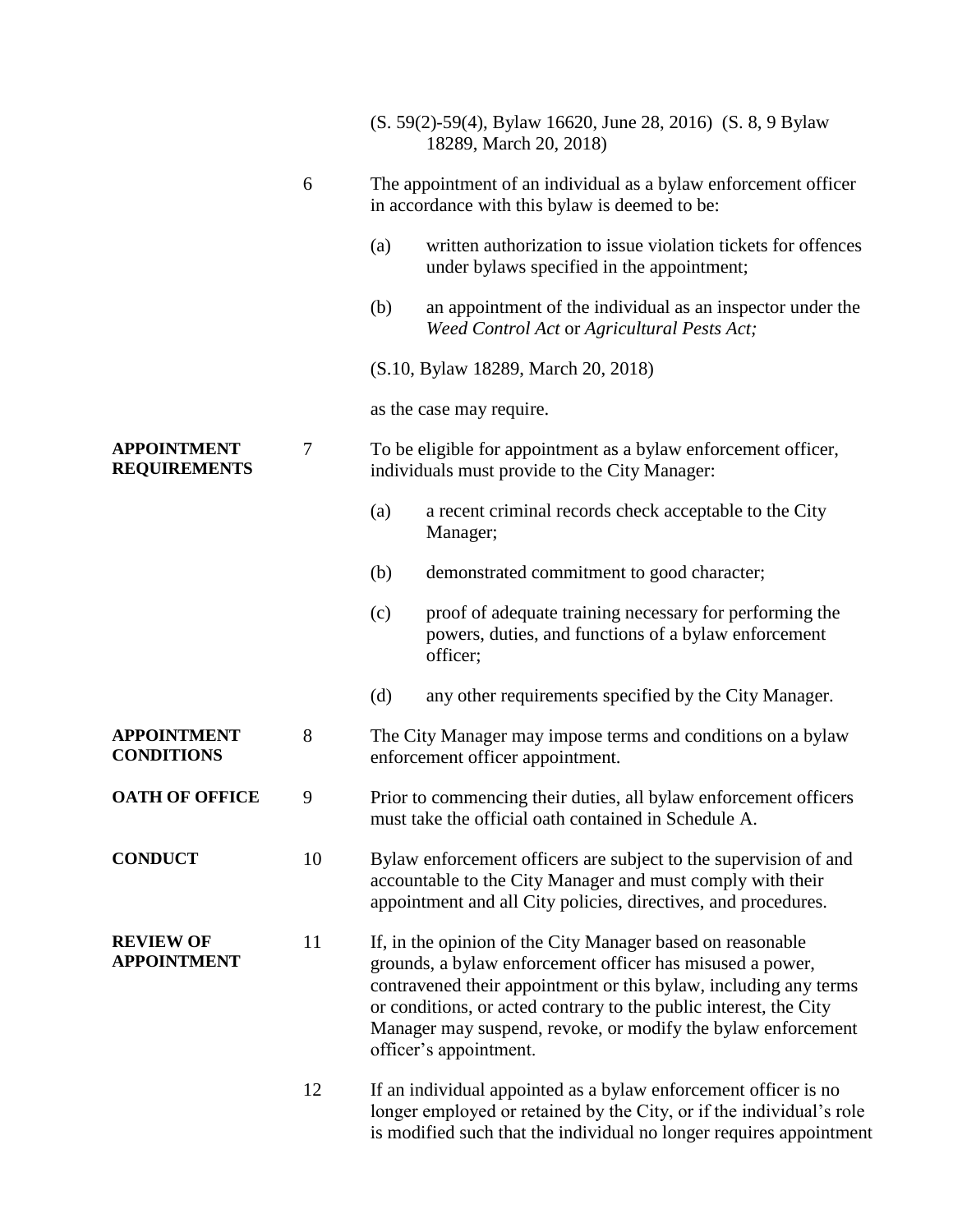|                                    |                                            |  | as a bylaw enforcement officer or requires a modified appointment,<br>the City Manager may modify or revoke the bylaw enforcement<br>officer's appointment.                                                                                                                                                                              |  |
|------------------------------------|--------------------------------------------|--|------------------------------------------------------------------------------------------------------------------------------------------------------------------------------------------------------------------------------------------------------------------------------------------------------------------------------------------|--|
| <b>APPEAL</b>                      | 13                                         |  | (1) Prior to suspending, revoking, or modifying a bylaw enforcement<br>officer appointment pursuant to section 11, the City Manager must<br>provide the affected bylaw enforcement officer with written notice<br>of the proposed suspension, revocation, or modification, including<br>reasons and any supporting documentation.        |  |
|                                    |                                            |  | (2) The affected bylaw enforcement officer may make written<br>representations to the City Manager respecting the proposed<br>suspension, revocation, or modification within 14 days after the<br>date on which the written notice under section $13(1)$ is received by<br>the affected bylaw enforcement officer.                       |  |
|                                    |                                            |  | (3) The City Manager will provide the bylaw enforcement officer with<br>a written decision, including reasons, on the proposal to suspend,<br>revoke, or modify the bylaw enforcement officer's appointment<br>within 14 days after the date on which the written submissions<br>under section $13(2)$ are recieved by the City Manager. |  |
|                                    | (S.11, 12, 13 Bylaw 18289, March 20, 2018) |  |                                                                                                                                                                                                                                                                                                                                          |  |
|                                    |                                            |  | <b>PART IV - OFFENCES</b>                                                                                                                                                                                                                                                                                                                |  |
| <b>OFFENCE</b>                     | 14                                         |  | Any person who contravenes a bylaw is guilty of an offence.                                                                                                                                                                                                                                                                              |  |
| <b>MUNICIPAL TAGS</b>              | 15                                         |  | Unless otherwise specified, a municipal tag may be issued for any<br>offence under a bylaw.                                                                                                                                                                                                                                              |  |
|                                    | 16                                         |  | If a municipal tag is issued for an offence, the municipal tag must<br>specify the fine amount established by the bylaw for the offence.                                                                                                                                                                                                 |  |
| PAYMENT IN LIEU<br>OF PROSECUTION  | 17                                         |  | A person who commits an offence may, if a municipal tag is issued<br>for the offence, pay the fine amount established by the bylaw for<br>the offence and if the amount is paid on or before the required date,<br>the person will not be prosecuted for the offence.                                                                    |  |
| <b>VIOLATION</b><br><b>TICKETS</b> | 18                                         |  | If a violation ticket is issued in respect of an offence under a<br>bylaw, the violation ticket may:                                                                                                                                                                                                                                     |  |
|                                    |                                            |  | (a)<br>specify the fine amount established by the bylaw for the<br>offence; or                                                                                                                                                                                                                                                           |  |
|                                    |                                            |  | require a person to appear in court without the alternative<br>(b)<br>of making a voluntary payment.                                                                                                                                                                                                                                     |  |
|                                    | 19                                         |  | A person who commits an offence may, if a violation ticket is                                                                                                                                                                                                                                                                            |  |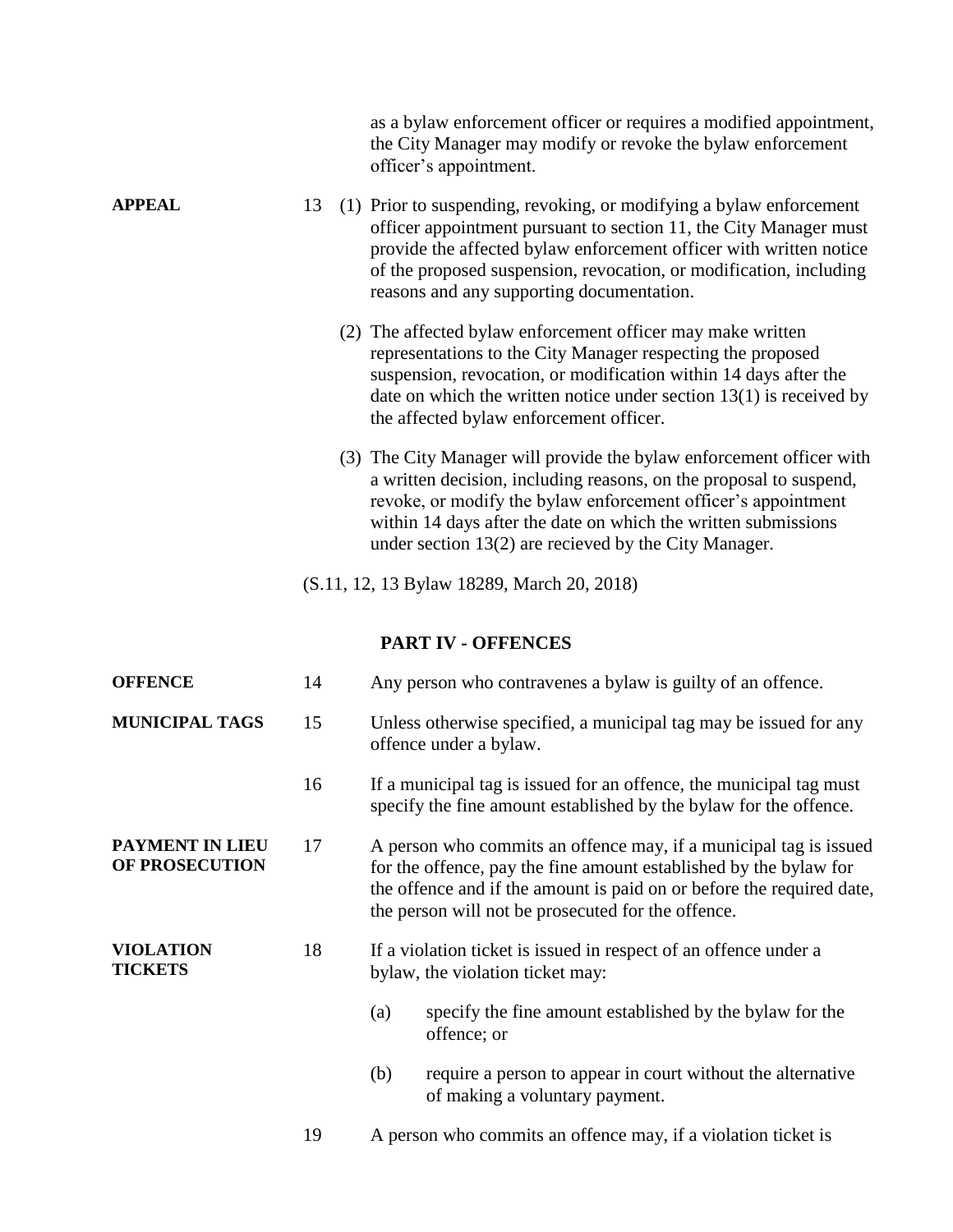|                                     |    | issued specifying the fine amount established by bylaw for the<br>offence, make a voluntary payment equal to the specified fine<br>amount.                                                                                                                                                                                                |
|-------------------------------------|----|-------------------------------------------------------------------------------------------------------------------------------------------------------------------------------------------------------------------------------------------------------------------------------------------------------------------------------------------|
| <b>FINE AMOUNT</b>                  | 20 | A person found guilty of an offence under a bylaw is liable to a<br>fine in an amount not less than that specified in the bylaw, and in<br>any event not exceeding \$10,000 or imprisonment for not more<br>than one year for non-payment of the fine.                                                                                    |
| <b>CONTINUING</b><br><b>OFFENCE</b> | 21 | In the case of an offence under a bylaw that is of a continuing<br>nature, a contravention constitutes a separate offence in respect of<br>each day, or part of a day, on which it continues and a person<br>guilty of such an offence is liable to a fine in an amount not less<br>than that established by the bylaw for each such day. |
|                                     |    | PART V - GENERAL                                                                                                                                                                                                                                                                                                                          |
| <b>APPLICATION</b>                  | 22 | This bylaw applies to every bylaw of the City.                                                                                                                                                                                                                                                                                            |
| <b>SERVICE</b>                      | 23 | (1) An order, notice, or other document required or authorized to be<br>issued by a bylaw enforcement officer or by the City Manager<br>pursuant to this bylaw may be served by:                                                                                                                                                          |
|                                     |    | sending the order, notice, or other document by regular<br>(a)<br>mail to the mailing address of the person named in the<br>order, notice, or document;                                                                                                                                                                                   |
|                                     |    | (b)<br>posting the order, notice, or other document in a<br>conspicuous location at the property subject to the order,<br>notice, or other document;                                                                                                                                                                                      |
|                                     |    | personally serving the order, notice, or other document on<br>(c)<br>the person named in the order, notice, or other document.                                                                                                                                                                                                            |
|                                     |    | (2) Unless otherwise specified in a bylaw or enactment, service of an<br>order, notice, or other document in accordance with section<br>$23(1)(a)$ or $23(1)(b)$ is presumed to be effected:                                                                                                                                              |
|                                     |    | 7 days from the date of mailing if the order, notice, or other<br>(a)<br>document is mailed to an address in Alberta; or                                                                                                                                                                                                                  |
|                                     |    | 14 days from the date of mailing if the order, notice, or<br>(b)<br>other document is mailed to an address outside of Alberta<br>but within Canada.                                                                                                                                                                                       |
|                                     |    | (3) Unless otherwise specified in a bylaw or enactment, service of an<br>order, notice, or other document in accordance with section<br>$23(1)(c)$ is effected on the date of delivery.                                                                                                                                                   |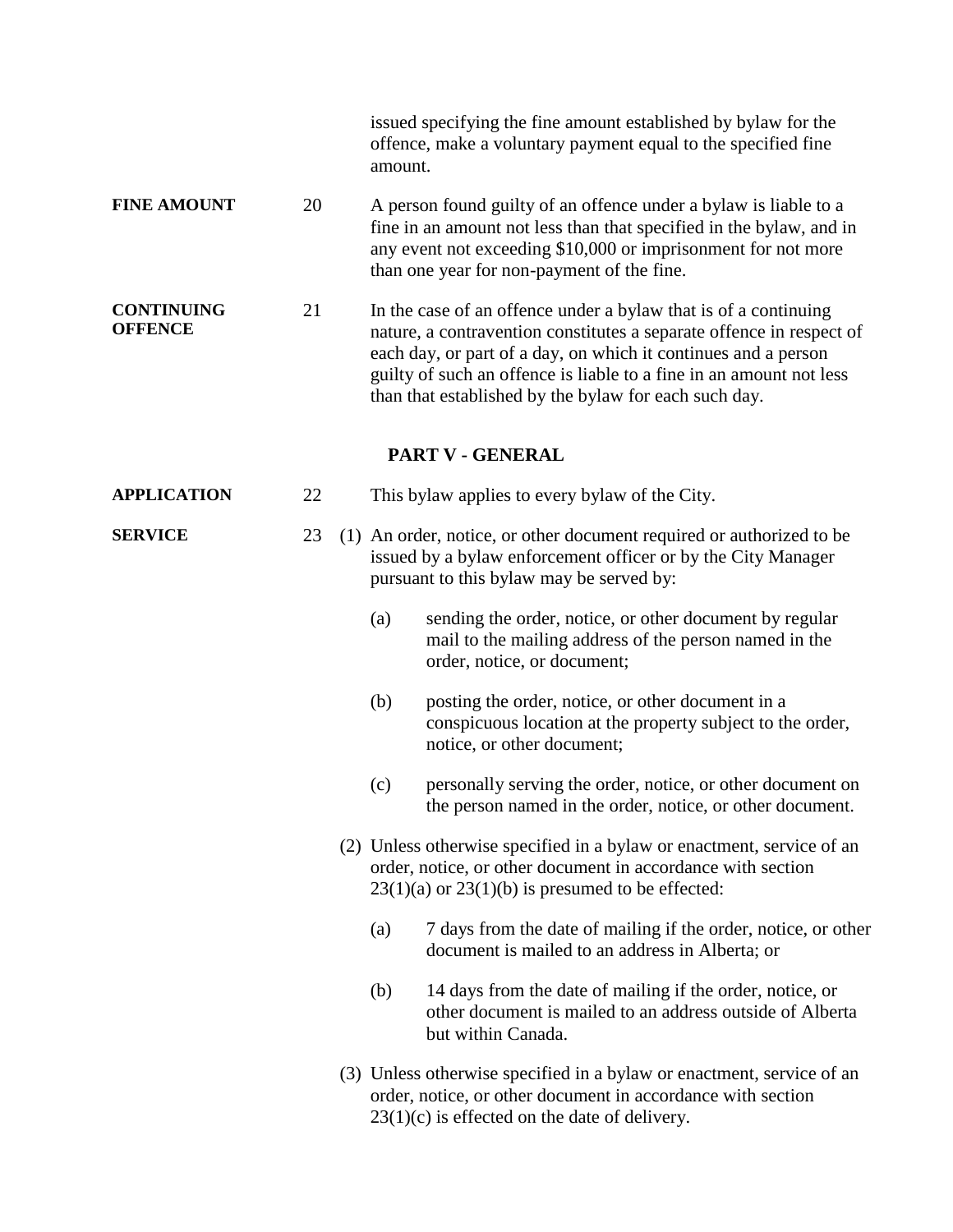| <b>TRANSITIONAL</b> | 24 | The appointment of a Bylaw Enforcement Officer or Contract<br>Bylaw Enforcement Officer pursuant to Bylaw 8081, Bylaw<br>Officer Bylaw, continues until the appointment is modified,<br>revoked, or replaced. |
|---------------------|----|---------------------------------------------------------------------------------------------------------------------------------------------------------------------------------------------------------------|
| <b>REPEALS</b>      | 25 | The following bylaws are repealed:                                                                                                                                                                            |
|                     |    | Bylaw 8081, Bylaw Enforcement Officer Bylaw;<br>(a)                                                                                                                                                           |
|                     |    | Bylaw 7083; Penalties Bylaw.<br>(b)                                                                                                                                                                           |

(NOTE: Consolidation made under Section 69 of the *Municipal Government Act,* R.S.A. 2000, c.M-26 and Bylaw 16620 Section 16, and printed under the City Manager's authority)

Bylaw 16368, passed by Council April 29, 2014

Amendments

 Bylaw 16620, June 28, 2016 Bylaw 18289, March 20, 2018